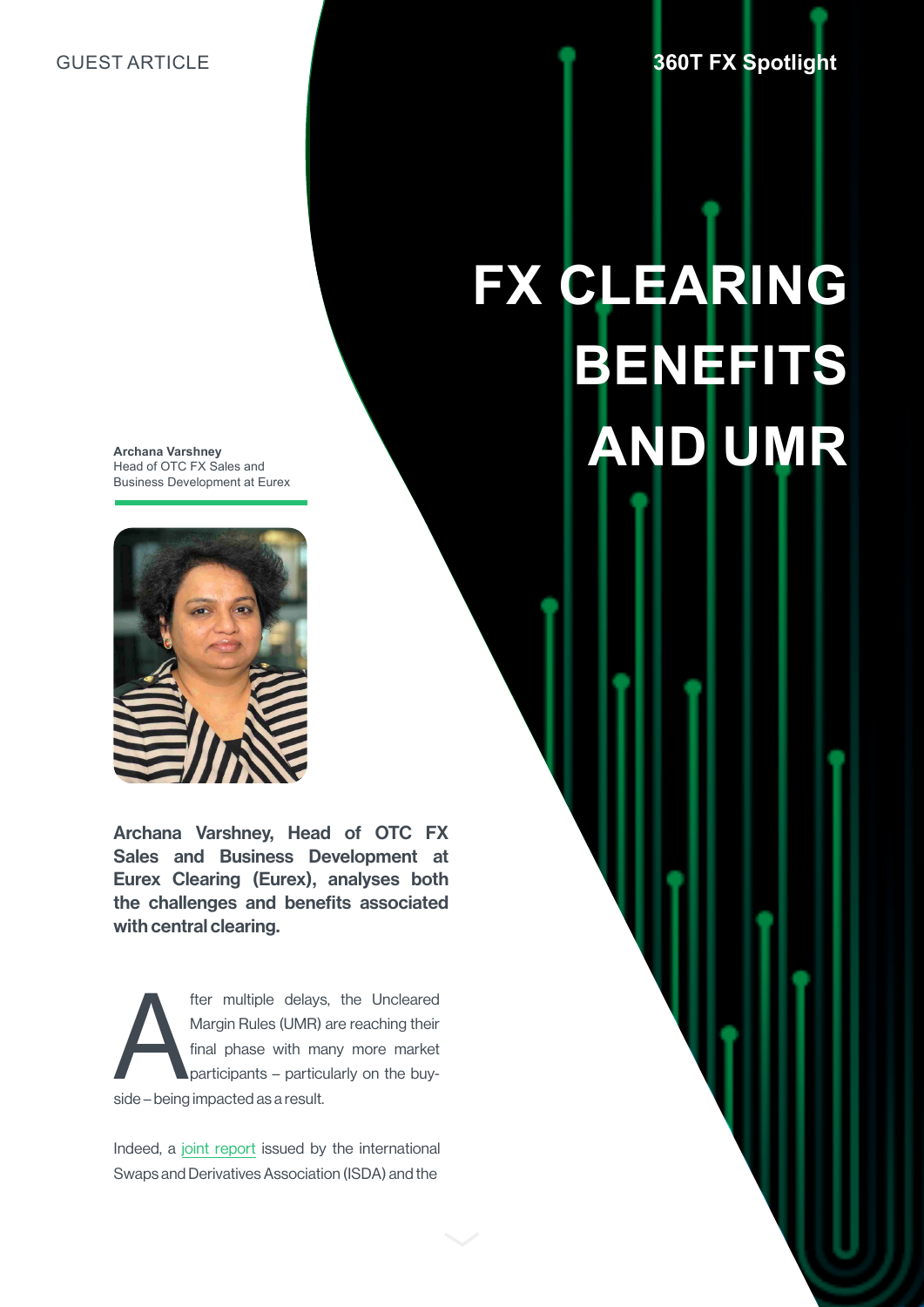Securities Industry and Financial Markets Association (SIFMA) estimated that an additional 1,000 entities could become subject to UMR in the final phases, with the initial margin (IM) requirements within it creating a need for as many as 9,400 new relationships and 18,800 segregated IM accounts which must be set up and tested.

This is why, even in the absence of a mandate to clear FX, we have seen more firms turn towards central clearing for these products in an attempt to mitigate the impact of UMR on their businesses. By centrally clearing parts of their portfolios, firms can keep their Average Aggregate Notional Amount (AANA) calculation below the threshold which determines whether or not they are subject to UMR. Currently the threshold is 50 billion, but this figure drops way down to \$8bn in September 2022.

So, for example, Fund A has 2.5bn exposure in NDFs with Bank A, 5bn in uncleared IRS with Bank B and 2bn in uncleared equity derivative swaps (total return swaps). Therefore, Fund A has 9.5bn exposure following its AANA calculation and Fund A is in scope for UMR in Phase 6. By clearing its NDFs, Fund A falls out of scope for UMR as it only has 7bn exposure following the AANA calculation.

In the FX space, Non-Deliverable Forwards (NDFs) and FX options are the key products as they contribute to the overall AANA calculation. While the advantages of not being in scope for UMR are clear, there are some important challenges and benefits that market participants should be aware of when they are considering central clearing and deciding which CCP to use.

Some of the challenges typically associated with central clearing are:

> **Additional costs:** the cost of Initial Margin (IM) and default fund contribution as well as the middleware cost for matching/affirmation of bilateral trades.

> Operational: depending on the set-up of the clearinghouse, new processes might need to be established for collateral postings and processing of cleared trades.

> Either/or decision for central clearing vs. product optimisation.

Clearinghouses, generally operate with either a horizontal or a vertical approach. In the vertical approach, every asset class is separate with its own margin and default fund contribution. By contrast, a horizontal CCP has one margin call across all asset classes and one default fund.

If a buy-side participant is connected to a horizontal CCP, the participant can largely re-use the existing connectivity, including collateral management and settlement processes. This means that the participant does not need to look into building a new infrastructure to support clearing. If the clearinghouse is directly connected to the trading platform, the need for middleware also goes away, removing the additional cost of matching/affirmation.

Secondly, clearinghouses calculate IM based on daily calibrated data and on a multilateral net basis, whereas the standard initial margin model (SIMM), used in bilateral transactions, is more static and offers no multilateral netting.